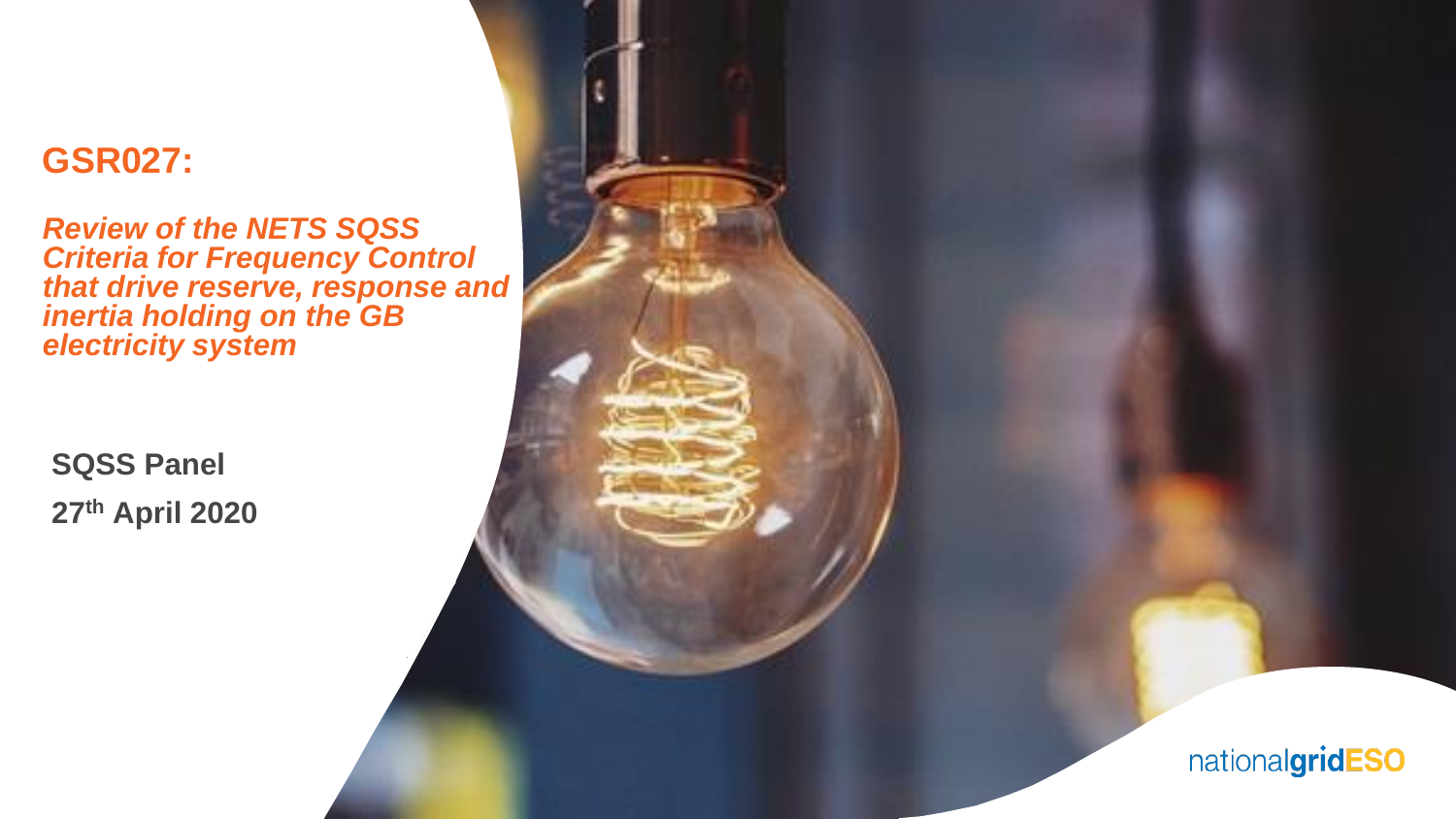## **SQSS Review Requirements**

#### **E3C final report:**

**Action 5**: The ESO, in consultation with industry, should undertake a review of the SQSS requirements for holding reserve, response and system inertia. This review should consider:

- the explicit impacts of distributed generation on the required level of security;
- whether it is appropriate to provide flexibility in the requirements for securing against risk events with a very low likelihood, for example on a cost/risk basis; and
- the costs and benefits of requiring the availability of additional reserves to secure against the risk of simultaneous loss events.

Timing: The ESO should put forward modification proposals to the SQSS by April 2020.

#### **Ofgem final report:**

5.7. *Action (1):* The ESO, in consultation with the industry, should undertake a review of the SQSS requirements for holding reserve, response and system inertia.

5.7.1. This review should consider:

- the explicit impacts of distributed generation on the required level of security
- whether it is appropriate to provide flexibility in the requirements for securing against risk events with a very low likelihood, for example on a cost/risk basis
- the costs and benefits of requiring the availability of additional reserves to secure against the risk of simultaneous loss events

5.7.2. The ESO, as the party required to operate to the standard, should carry out this review and raise modification proposals to the SQSS Panel by April 2020. This would provide the appropriate channels for industry scrutiny and transparency, and for an ultimate Ofgem decision on any required changes to the standard

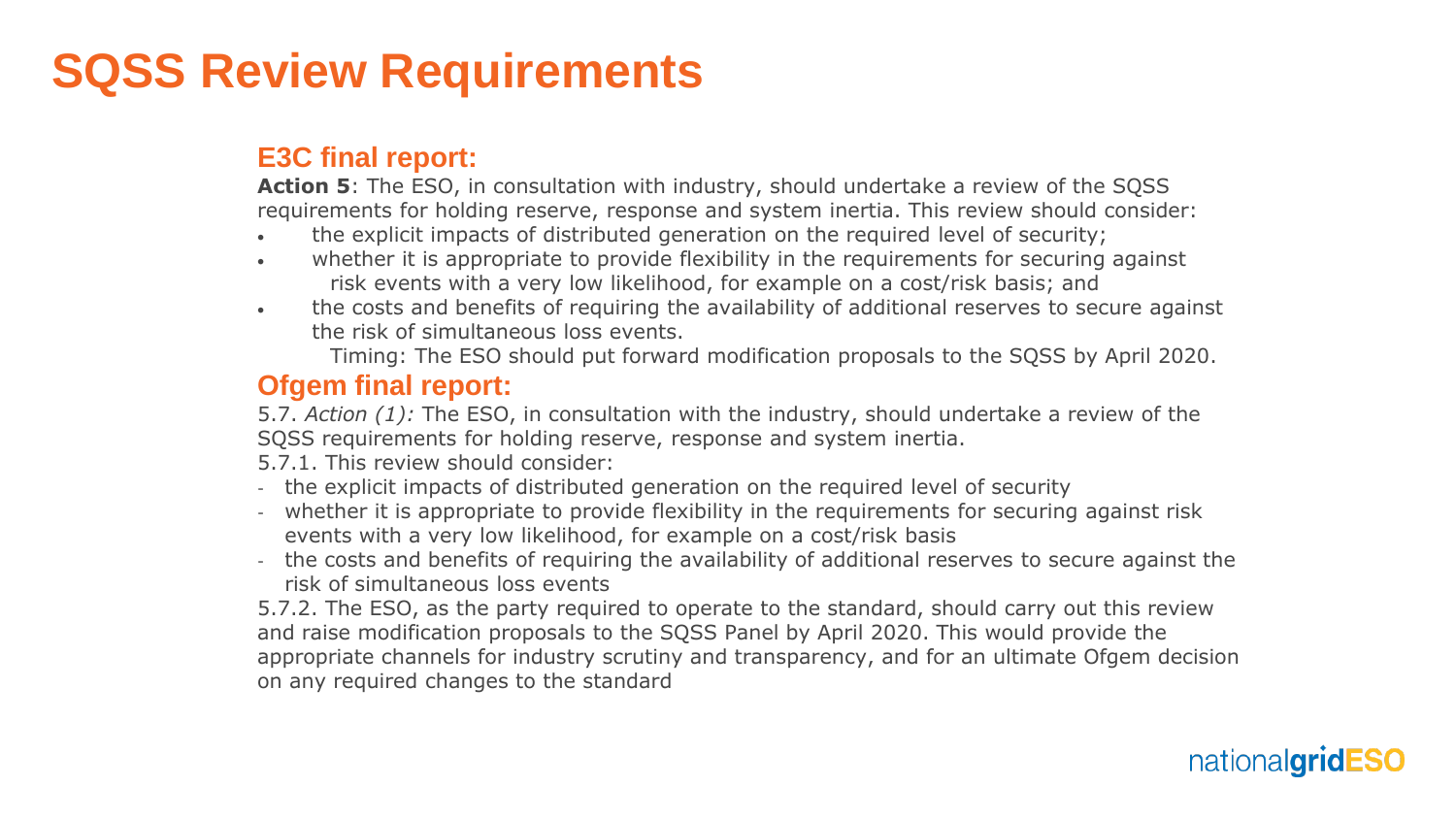

#### **Engagement:**

- The SQSS criteria for frequency performance were implemented to provide a defined level of security with an expected level of cost. Changing the SQSS to reflect additional risks will impact that balance. In raising any modification that balance must be considered with a wider audience to ensure the right outcomes for industry and the consumer.
- Presented draft proposals at meetings of Grid Code, SQSS and BSC Panels plus March Grid Code Development Forum

#### **Challenges:**

- The modification must be explicit in its treatment of Distributed energy resources (DER) and simultaneous losses
- The current SQSS framework is specific and optimisation is carried out by the ESO in a broader context: any modification must also improve transparency
- The conventional way of changing the SQSS relies on a single Cost Benefit Analysis for future implementation. Known changes that we need to take account of are;

o Decreasing system inertia countered by ESO stability pathfinder delivery;

o Faster acting response products changing the operating envelope;

o Reduction in the potential size of DER losses as the Accelerated Loss of Mains Change Programme delivers

• In a changing environment it would be preferable to be able to adjust the parameters or process needed to achieve the desired balance of cost and risk with greater agility than the code modification process allows.national**gridESO**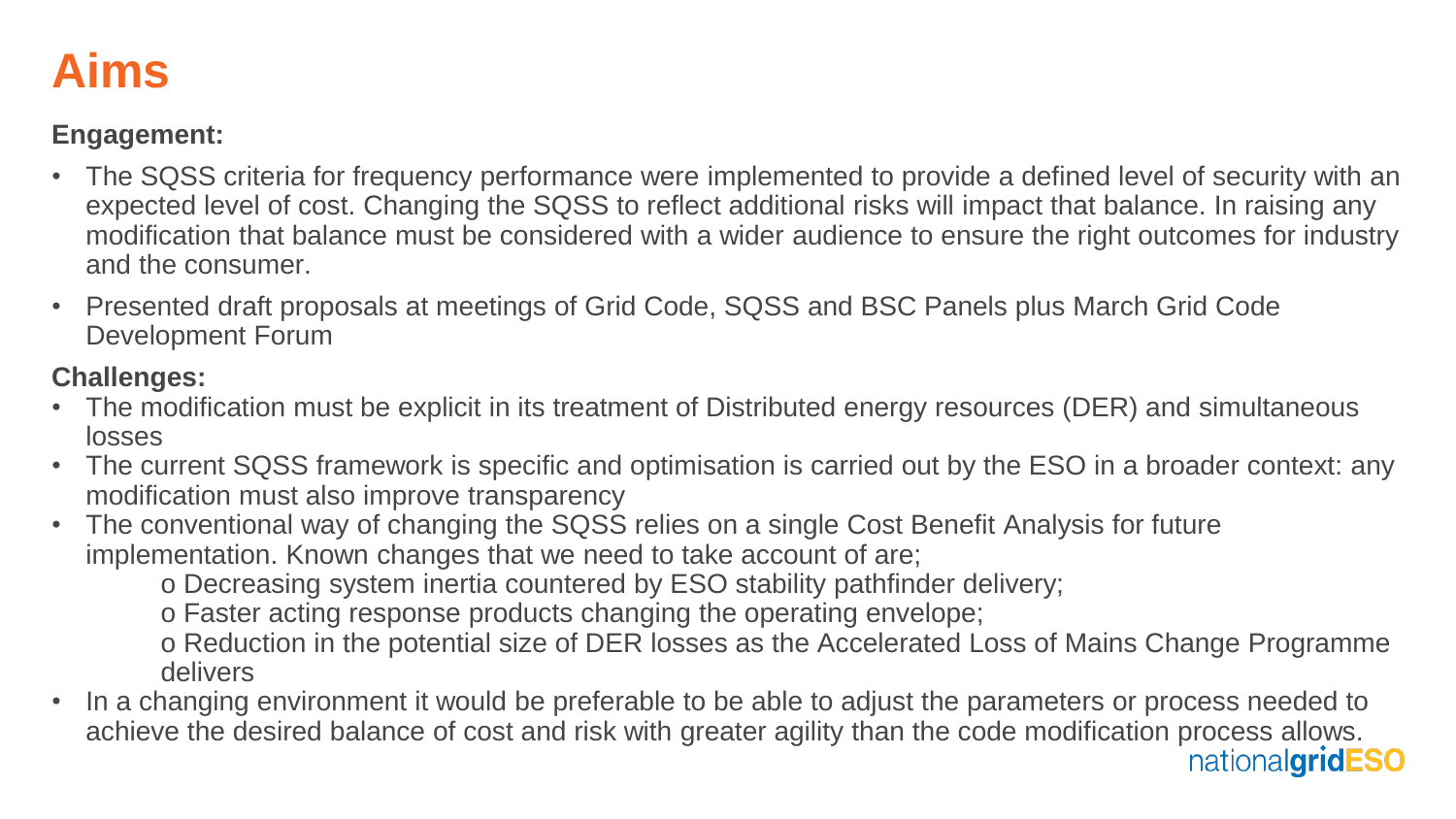# 9th Aug background - Frequency trace

Figure 2 - Annotated Frequency Trace of the Event



nationalgridESO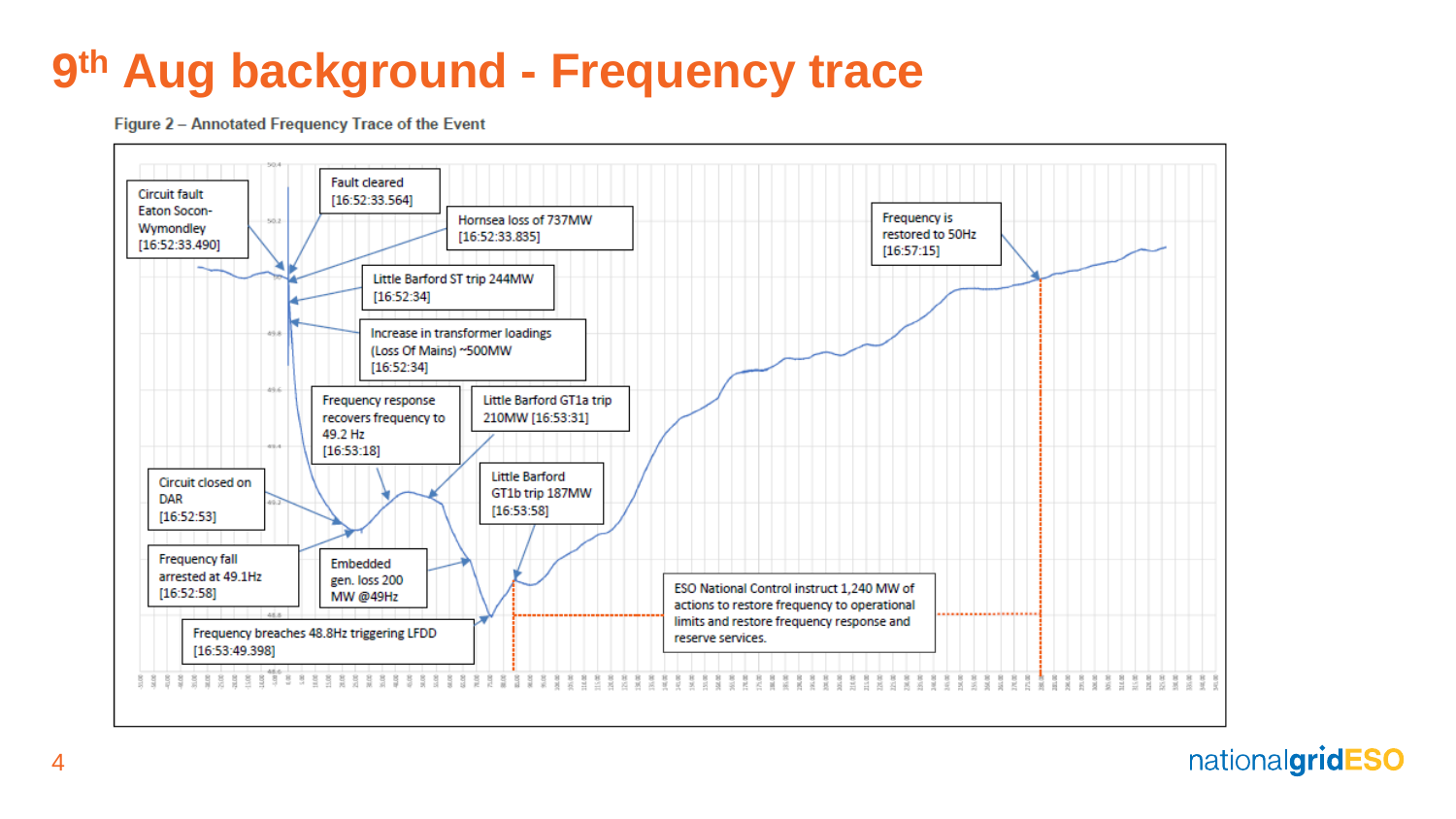## 9th Aug background - Total infeed losses

| <b>Infeed Loss</b> | Cumulative<br><b>Infeed Loss</b> |
|--------------------|----------------------------------|
| 244 MW             | 244 MW                           |
| 737 MW             | 981 MW                           |
| <b>150 MW</b>      | 1.131 MW                         |
| 350 MW             | 1,481 MW                         |
| 210 MW             | 1,691 MW                         |
| 187 MW             | 1,878 MW                         |
|                    |                                  |

Table 2 - Table of cumulative infeed losses

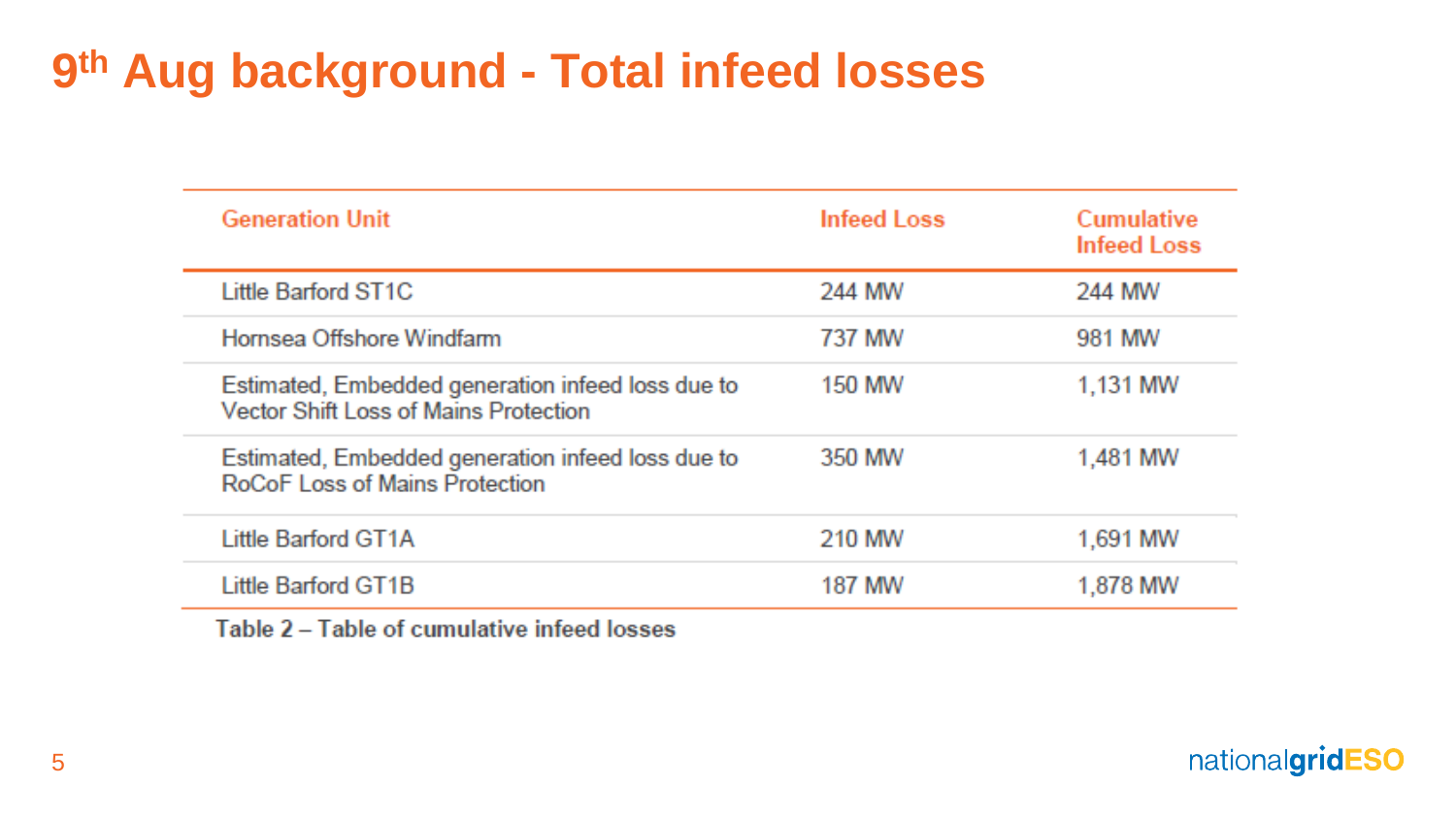# **Factors Affecting Infeed Loss**



Other Externally driven losses\*\*

:<br>:......**,** 

on 9th August 2019

\*\* This could include items such as large support network/internet failure

Cost vs Risk Approach Any future modifications of the SQSS would require incorporating the additional loss considerations (purple boxes) These considerations are also changing over the next 3 years. Future SQSS definitions

nationalgridESO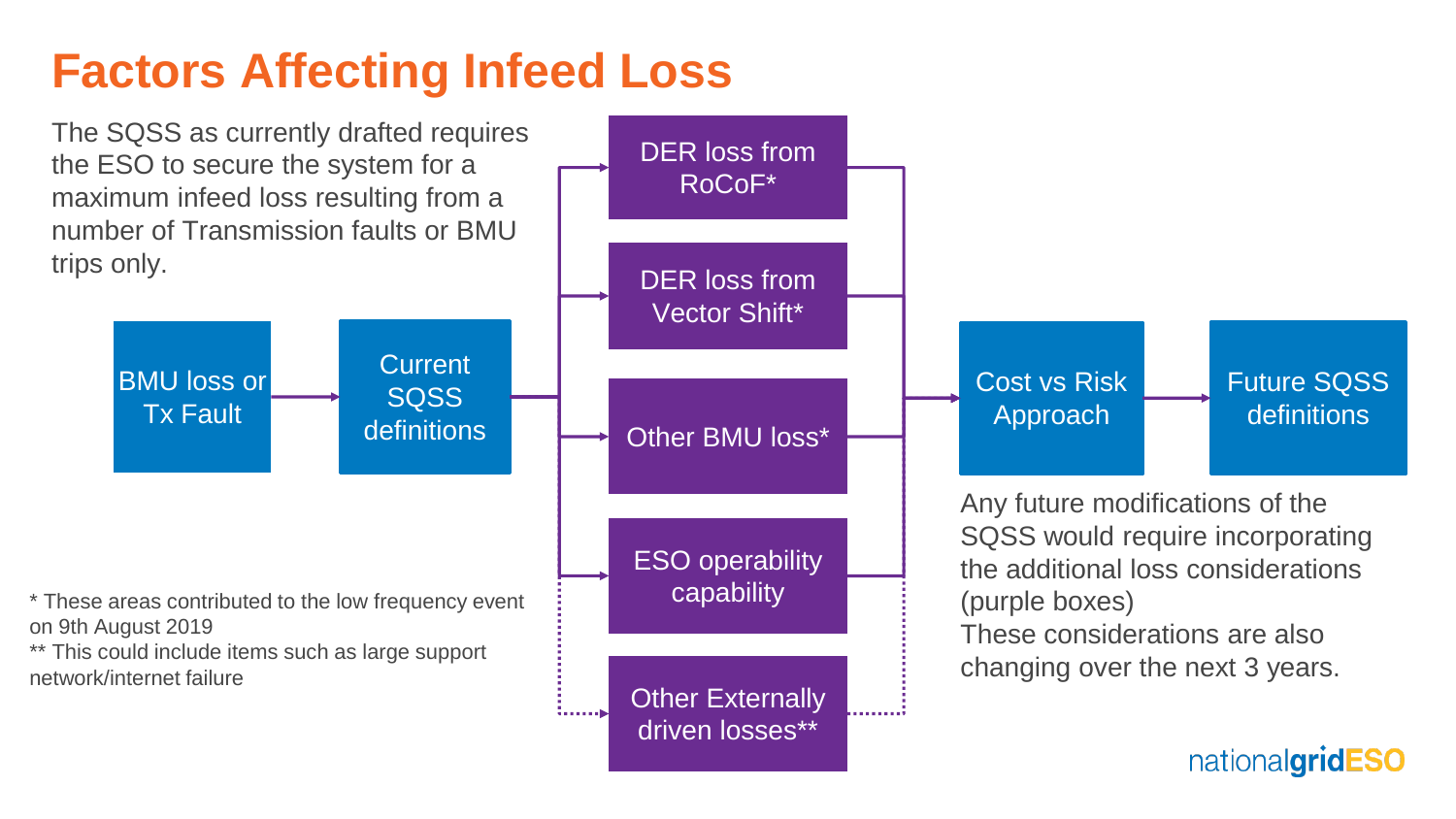# **Potential Approach - Options**

| <b>Option</b>    | Approach                                                                                                                                                            | <b>Proposed Implementation</b>                                                                                   | <b>Framework</b>                                                                                         | <b>ESO Role</b>                                                                                                                                                                              |
|------------------|---------------------------------------------------------------------------------------------------------------------------------------------------------------------|------------------------------------------------------------------------------------------------------------------|----------------------------------------------------------------------------------------------------------|----------------------------------------------------------------------------------------------------------------------------------------------------------------------------------------------|
| 1. Deterministic | <b>Expand the current SQSS</b><br>definitions to include LoM<br>risks in <i>infeed loss</i><br>consideration.                                                       | As per todays<br>implementation                                                                                  | As per todays framework,<br>would require a number of<br>changes as the operating<br>environment varies. | Feed into the proposed<br>wording of the changes                                                                                                                                             |
| 2. Mixed         | SQSS refers to a<br>methodology where an<br>agreed set of risks are<br>considered and a<br>recommendation of which<br>to secure/not secure is<br>proposed           | SQSS will in an addendum<br>list all of the risks which the<br>ESO is required to secure                         | Similar approach to the<br><b>Electricity Capacity Report</b><br>and C16 process for<br>governance       | Create a transparent and<br>consulted methodology.<br>Create a transparent and<br>consulted recommendation<br>Cost and Volume optimise<br>the recommendation,<br>transparently, in real-time |
| 3. Probabilistic | SQSS refers to a<br>methodology where an<br>agreed set of risks are<br>considered together with<br>probabilities to create a cost<br>curve with a<br>recommendation | The ESO will secure a loss<br>size of x during period y.<br>Where x and y are decided<br>through the methodology | Similar approach to the<br><b>Electricity Capacity Report</b><br>and C16 process for<br>governance       | Create a transparent and<br>consulted methodology.<br>Create a transparent and<br>consulted recommendation<br>Cost optimise the<br>recommendation,<br>transparently, in real-time            |

nationalgridESO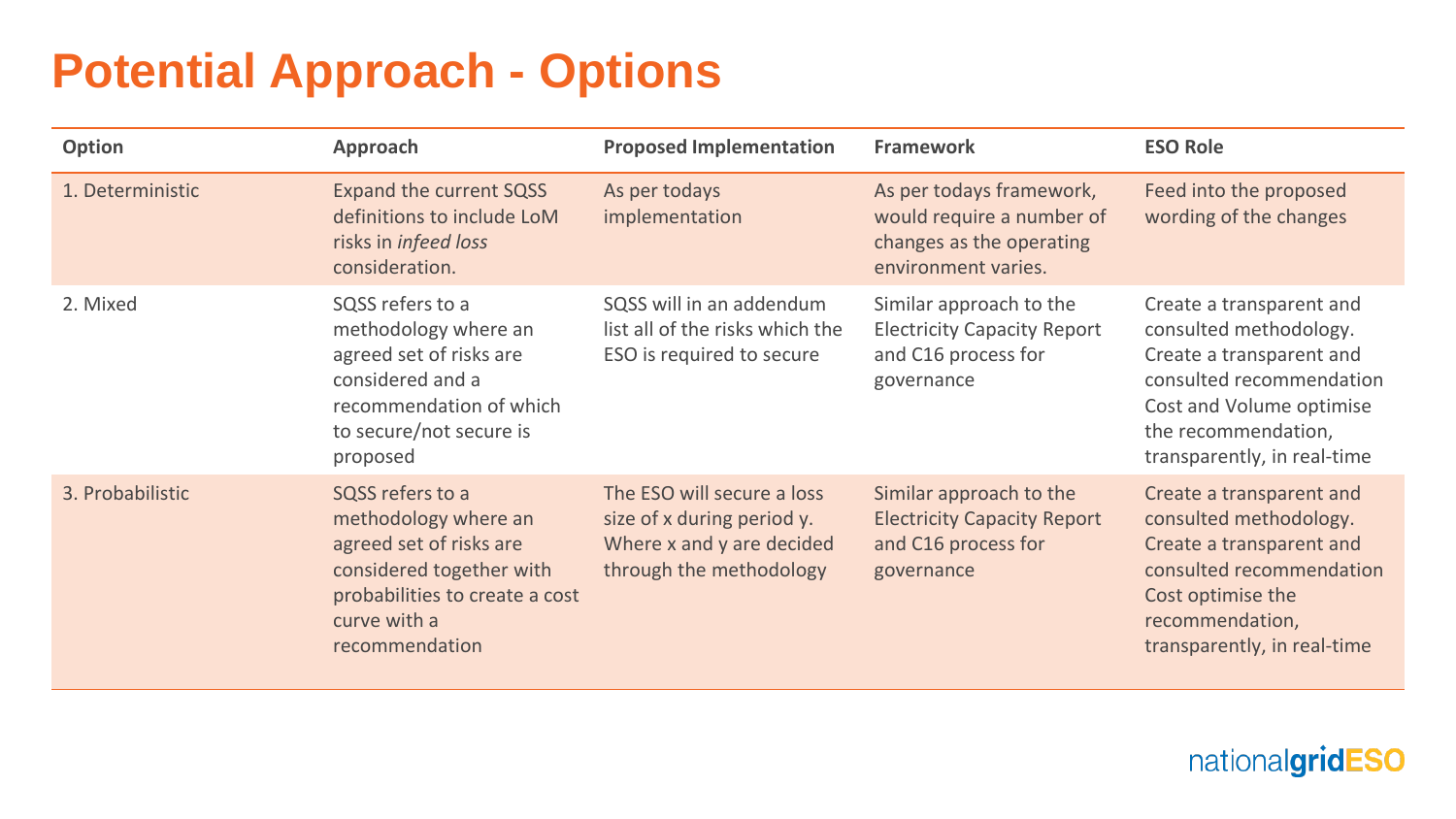## **Proposed Solution**

- 1) The development of a methodology framework, in accordance with an agreed process and which is regularly reviewed and updated by consultation, that:
- a. describes the method and parameters used to determine the circumstances for which unacceptable frequency conditions should not occur; and
- b. clearly states what these conditions are;
- 2) The implementation of a regular process, led by the ESO, which is described in the methodology, and has an output which is appropriately transparent and agreed through a defined process (eg by a specifically convened committee or by a body such as the Authority); and
- 3) Change to the SQSS provisions to define or supplement the process and address any inconsistencies.

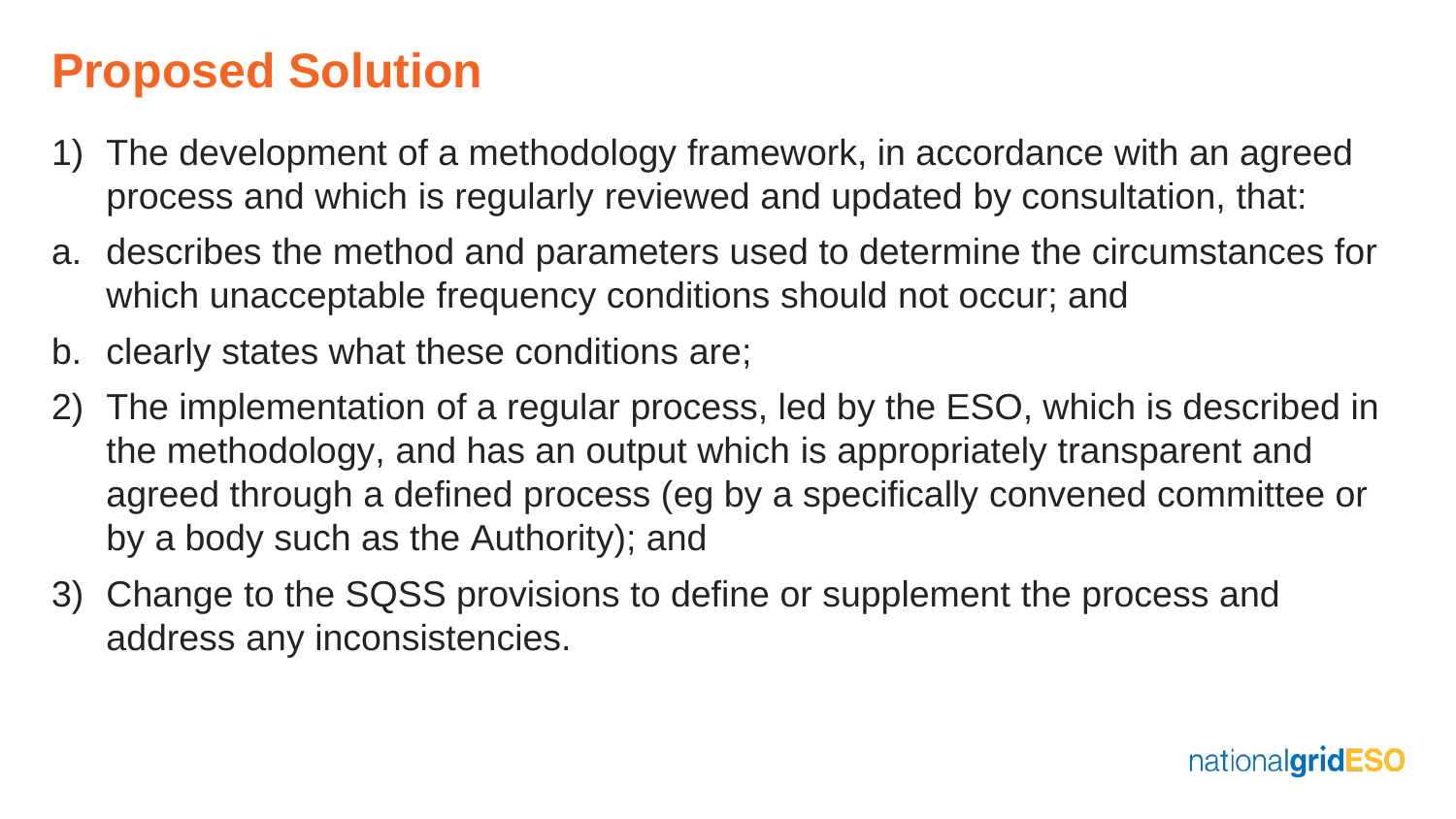# **Possible Approaches to Methodology - detail**

|   | Approach                                                       | <b>Method</b>                                                                                                                                                                                                                                                                                   | Output                                                                                                                                                                                                              |
|---|----------------------------------------------------------------|-------------------------------------------------------------------------------------------------------------------------------------------------------------------------------------------------------------------------------------------------------------------------------------------------|---------------------------------------------------------------------------------------------------------------------------------------------------------------------------------------------------------------------|
| A | A single set of limits and conditions                          | Set background and<br>$\bullet$<br>sensitivities<br>Evaluate cost and value<br>$\bullet$<br>(the avoided impact and<br>likelihood) of securing<br>contingencies in the<br>following steps<br>$\circ$ Assess how often the<br>system is likely to<br>experience imbalances<br>of different sizes | Broad categories of<br>contingencies and<br>secure everything<br>that could fall in that<br>category, with no<br>consideration of cost<br>or probability for<br>individual<br>contingencies within<br>each category |
| B | A specific list of contingencies and<br>conditions             | Calculate the cost of<br>$\cap$<br>preventing different size<br>imbalances causing<br>"unacceptable<br>frequency conditions"                                                                                                                                                                    | Specify contingencies<br>to be secured and<br>recommended<br>method                                                                                                                                                 |
| Ċ | A single contingency (a reference<br>incident) and conditions. | including the size and<br>duration of the<br>frequency deviation<br>Combine the first two<br>steps together to<br>assess the balance of<br>the two key objectives<br>accordance with                                                                                                            | Specify a reference<br>loss size and<br>minimum inertia to be<br>secured at all times                                                                                                                               |

Option A is most closely linked to the current approach hence should be well understood but leaves some scope for interpretation of how the limits should be applied in practice. Option B has the potential to be very transparent and clear but is potentially complex and burdensome. Option C could be very clear, transparent and simple but needs to be carefully designed to ensure that the reference incident is not excessively onerous.

Further work is required to determine the most appropriate approach which could be taken forward in the development of an initial methodology and process. This will be done in parallel with and as part of the development of the SQSS modification.algridESO